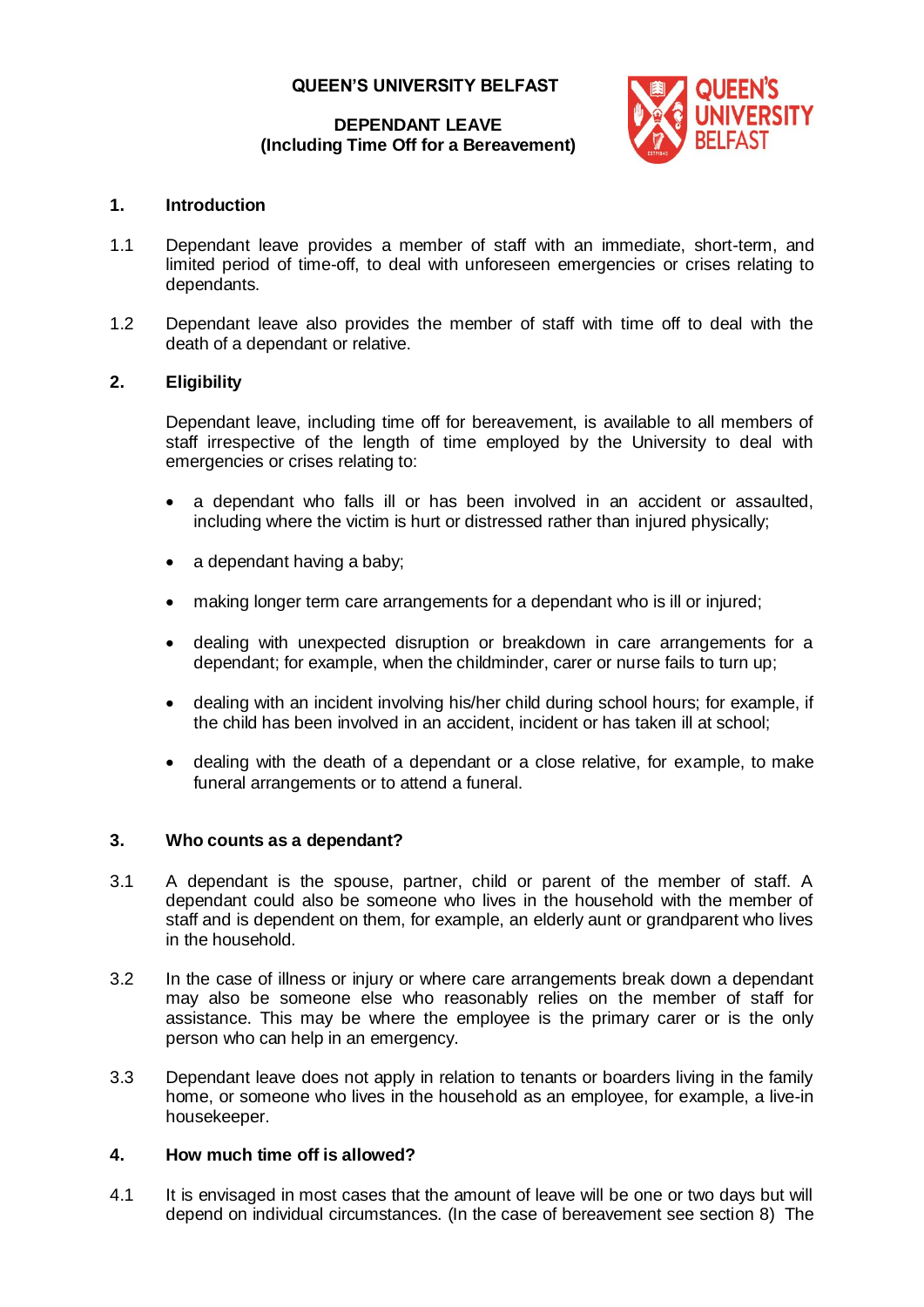number of applications made for dependant leave will be monitored and staff will be advised when it is appropriate to use their annual leave.

### **5. What happens if longer time off is required?**

- 5.1 Dependant leave is intended to cover unforeseen matters. Where, for example, a child falls ill, the leave should be enough to help the member of staff cope with the crisis.
- 5.2 Should the need for time off extend for a longer period the member of staff may be eligible to apply for leave under the auspices of one of the following leave arrangements:

Parental Leave Paternity Leave Career Break Scheme

If a member of staff knows in advance that he/she needs to take longer time off, arrangements should be made to take annual leave or if the need for leave relates to one of the member of staff's children, he/she may be eligible to apply for parental leave.

5.3 An additional period of unpaid leave may be appropriate and may be approved depending on individual circumstances.

#### **6. Is there payment while on dependant leave?**

There is no statutory obligation on the University to pay a member of staff while on dependant leave. However, a member of staff on dependant leave of up to two days will receive full pay. (In the case of bereavement see section 8)

#### **7. How much notice is required to take dependant leave?**

A member of staff must inform the Head of School/ Department/Unit as soon as is reasonably practicable about his/her absence, the reason for it and how long he/she expects to be away from work. If it is not possible to inform the Head of School/ Department/Unit before the leave is taken, the member of staff must advise immediately upon returning to work.

#### **8. Bereavement**

8.1 The number of day's leave granted in circumstances involving the death of a dependant or close relative depends on either the relationship of the member of staff and the deceased, whether or not the member of staff is involved with the funeral arrangements, or if the member of staff is a member of the same household as the deceased.

### 8.2 General Guidelines

Five days paid leave will be granted for the death of a partner, spouse, mother, father, son, daughter, sister or brother.

One day paid leave will be granted for the death of an uncle, aunt, niece, nephew, grandparent, grandchild or mother or father of partner or spouse.

#### **9. How to apply**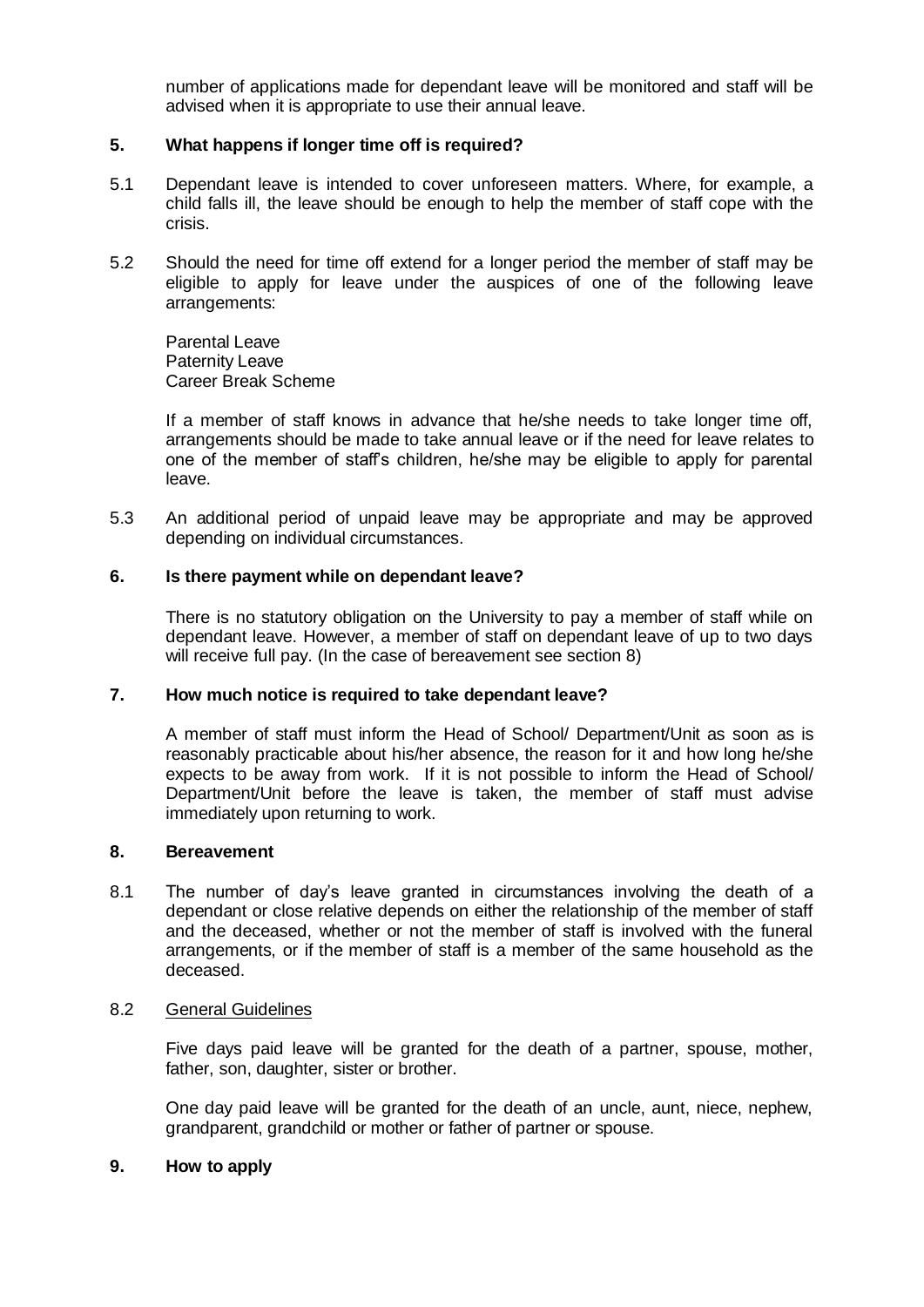- 9.1 Applications for dependant leave, including time off for bereavement, should normally be made using the 'Application for Dependant Leave' form available from [http://www.qub.ac.uk/directorates/HumanResources/annual-family-other-leave/work](http://www.qub.ac.uk/directorates/HumanResources/annual-family-other-leave/work-life-balance-policies/)[life-balance-policies/](http://www.qub.ac.uk/directorates/HumanResources/annual-family-other-leave/work-life-balance-policies/)
- 9.2 Where, due to the sudden nature of the reason for which leave is sought, it is not possible to complete an application for leave in advance of taking dependant/ bereavement leave, the form should be completed retrospectively and forwarded to the HR Hub for monitoring purposes.

## **10. Other Work Life Balance Leave**

- 10.1 Please see also the University's procedures in relation to:
	- Adoptive Leave
	- Career Break
	- Flexible Working
	- Maternity Leave
	- Paternity Leave
	- Parental Leave
	- Shared Parental Leave

Further information on these policies can be accessed through the web at the following addresses:

[http://www.qub.ac.uk/directorates/HumanResources/annual-family-other-leave/work-life](http://www.qub.ac.uk/directorates/HumanResources/annual-family-other-leave/work-life-balance-policies/)[balance-policies/](http://www.qub.ac.uk/directorates/HumanResources/annual-family-other-leave/work-life-balance-policies/)

**If you have queries regarding any of the above please contact the HR Hub, ext 3000 or e-mail [hrhub@qub.ac.uk.](mailto:hr@qub.ac.uk)**